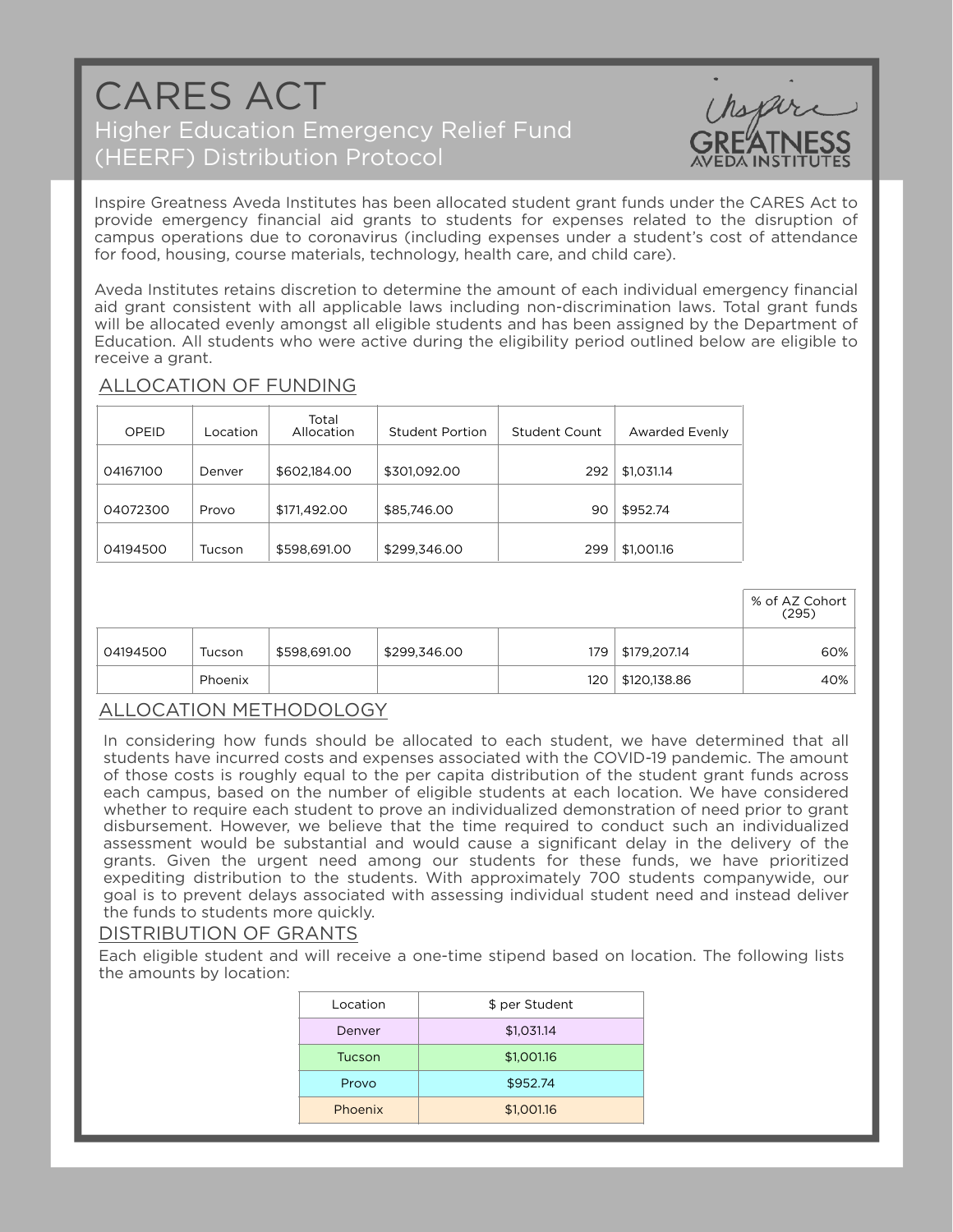# CARES ACT Higher Education Emergency Relief Fund (HEERF) Distribution Protocol



## **UPDATED 6.12.20**

Grant checks were issued to all 676 eligible students on 6/1 and 6/2 and were provided to each Campus for distribution on 6/4 and 6/5. All eligible students were notified of their eligibility via email on 6/8/2020, this also included notification of the grant pickup dates for each campus which occurred between 6/9 - 6/12/20 and a copy of the Distribution Policy. In order to receive their check each eligible student was required to sign the student acknowledgement form (posted below). As of Friday, 6/12 the following checks were distributed and remaining to be picked up on each campus:

| OPEID    | Location | <b>Total Checks</b><br>Issued | Checks<br>Distributed | Checks<br>Remaining      | <b>Checks Cleared</b> |
|----------|----------|-------------------------------|-----------------------|--------------------------|-----------------------|
| 04167100 | Denver   | 292                           | 225                   |                          | 67                    |
| 04072300 | Provo    | 90                            | 76                    | $\overline{\phantom{a}}$ | 14                    |
| 04194500 | Tucson   | 179                           | 145                   | $\blacksquare$           | 34                    |
|          | Phoenix  | 120                           | 103                   |                          | 17                    |

#### **UPDATED 9.15.20**

| OPEID    | Locatio<br>n | <b>Total Checks</b><br><b>Issued</b> | Checks<br>Distributed | Checks<br>Remaining | Checks<br>Cleared | Checks<br>Outstanding |
|----------|--------------|--------------------------------------|-----------------------|---------------------|-------------------|-----------------------|
| 04167100 | Denver       | 292                                  | 291                   |                     | 284               | 8                     |
| 04072300 | Provo        | 90                                   | 90                    |                     | 90                |                       |
| 04194500 | Tucson       | 179                                  | 179                   |                     | 178               |                       |
|          | Phoenix      | 120                                  | 120                   |                     | 119               |                       |

### **UPDATED 12.31.20**

| OPEID    | Locatio<br>n | <b>Total Checks</b><br><b>Issued</b> | Checks<br>Distributed | Checks<br>Remaining      | Checks<br>Cleared | Checks<br>Outstanding |
|----------|--------------|--------------------------------------|-----------------------|--------------------------|-------------------|-----------------------|
| 04167100 | Denver       | 292                                  | 291                   |                          | 289               |                       |
| 04072300 | Provo        | 90                                   | 90                    | $\overline{\phantom{0}}$ | 90                |                       |
| 04194500 | Tucson       | 179                                  | 179                   | -                        | 179               |                       |
|          | Phoenix      | 120                                  | 120                   | -                        | 119               |                       |

### **UPDATED 3.31.21**

| OPEID    | Locatio<br>n | <b>Total Checks</b><br><b>Issued</b> | Checks<br>Distributed | <b>Checks</b><br>Remaining | Checks<br>Cleared | Checks<br>Outstanding |
|----------|--------------|--------------------------------------|-----------------------|----------------------------|-------------------|-----------------------|
| 04167100 | Denver       | 292                                  | 291                   |                            | 290               |                       |
| 04072300 | Provo        | 90                                   | 90                    | $\overline{\phantom{0}}$   | 90                |                       |
| 04194500 | Tucson       | 179                                  | 179                   | -                          | 179               |                       |
|          | Phoenix      | 120                                  | 120                   |                            | 119               |                       |

\*funds from uncleared/outstanding checks as of 4/16/2021 will be reallocated to grants under HEERF II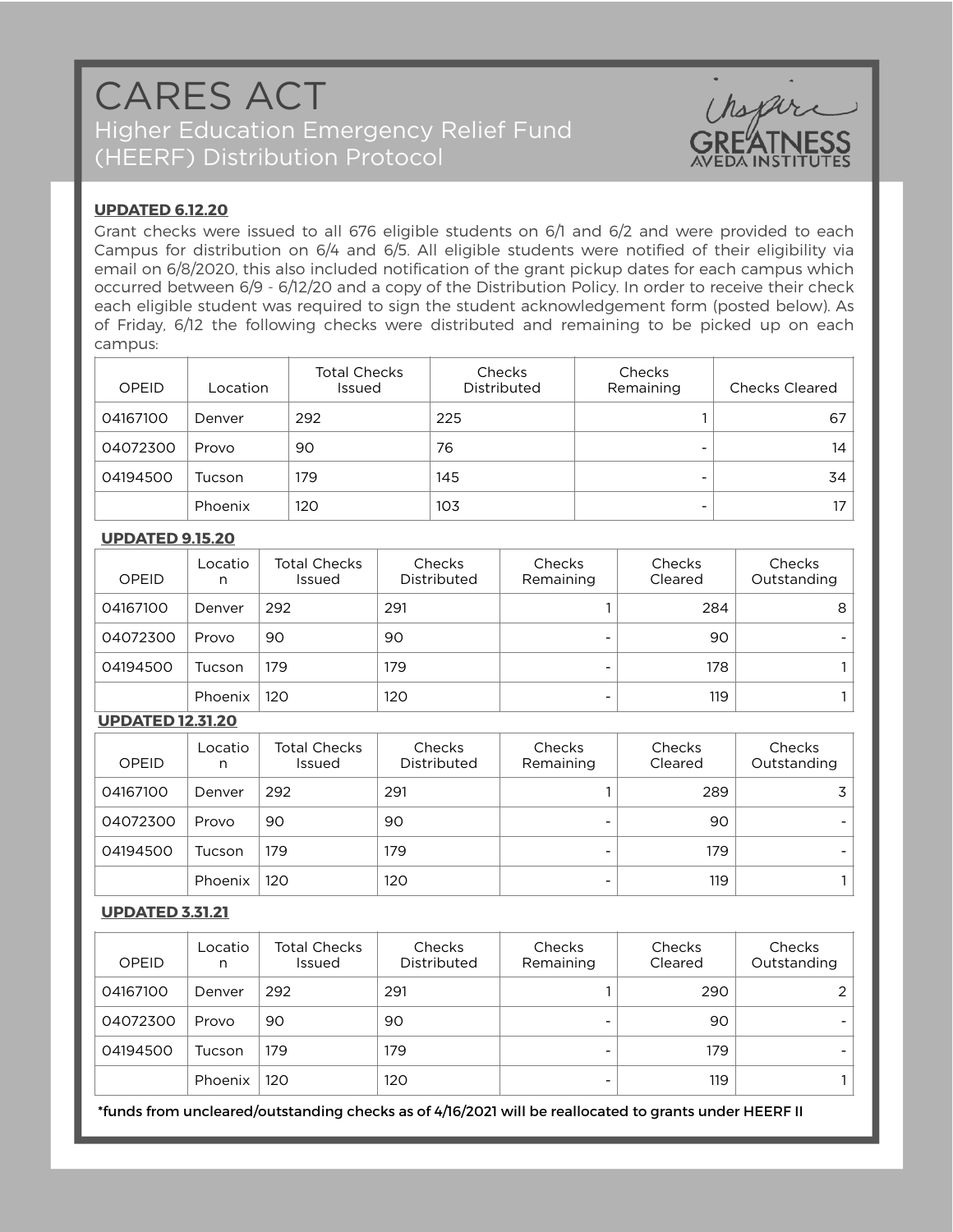

#### **UPDATED 6.30.21 - FINAL REPORT**

| OPEID    | Locatio<br>n | <b>Total Checks</b><br><b>Issued</b> | Checks<br>Distributed | Checks<br>Remaining      | Checks<br>Cleared | Checks<br>Outstanding |
|----------|--------------|--------------------------------------|-----------------------|--------------------------|-------------------|-----------------------|
| 04167100 | Denver       | 290                                  | 290                   | -                        | 290               |                       |
| 04072300 | Provo        | 90                                   | 90                    | -                        | 90                |                       |
| 04194500 | Tucson       | 179                                  | 179                   | $\overline{\phantom{0}}$ | 179               |                       |
|          | Phoenix      | 120                                  | 120                   | $\overline{\phantom{0}}$ | 120               |                       |

\*funds from 2 unclaimed/uncleared checks from Denver were reallocated to heerf ii grants in 2Q 2021 after multiple attempts to contact the recipients